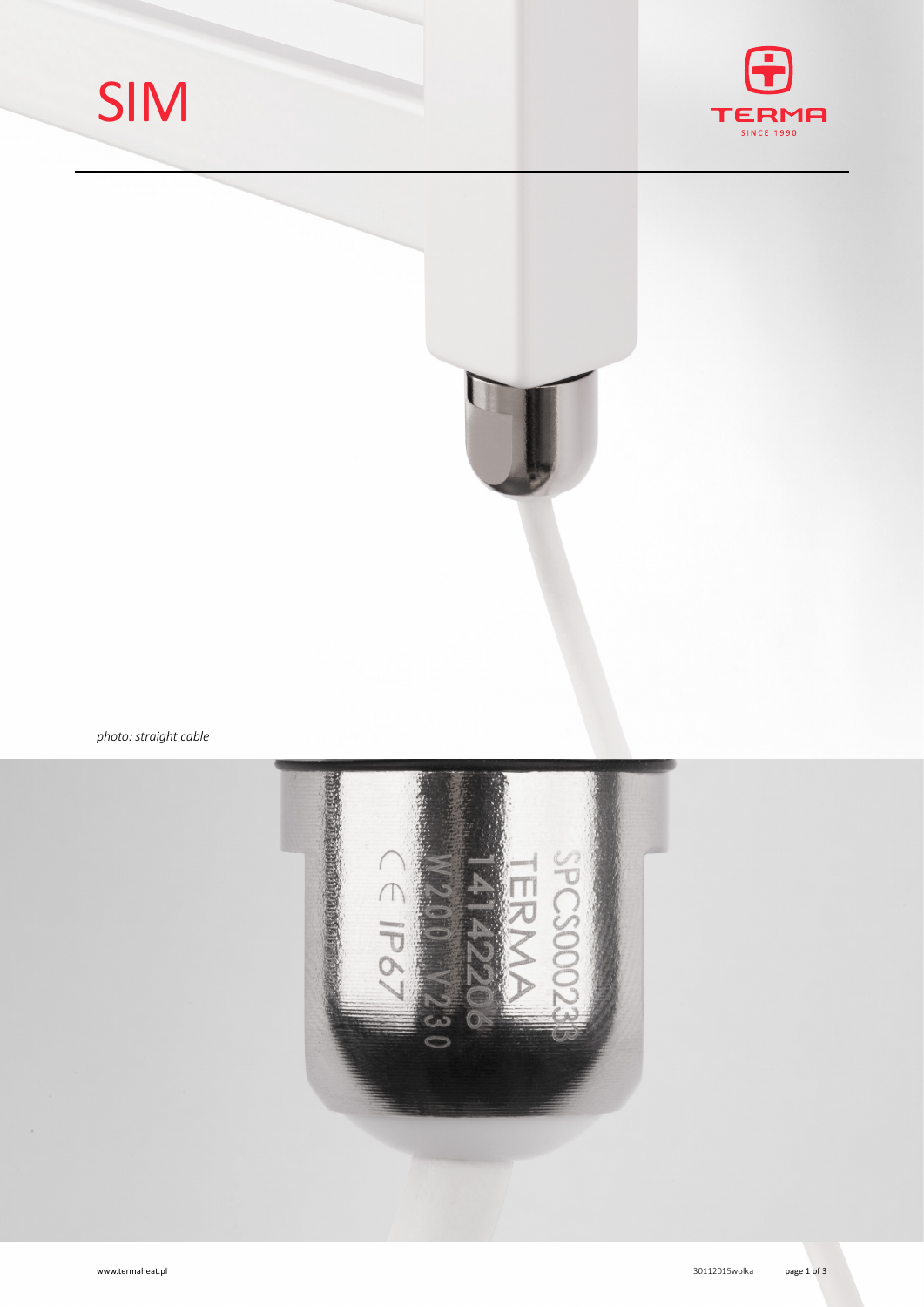# SIM



## Functions and features:

## Functionality

SIM is a basic, single heating element. SIM has built in protection against overheating and is fitted with a bimetal temperature limiter. Device available in a wide range of power outputs up to 1500 W.

#### Intelligent Building Systems

SIM is suitable for connection to external timers and intelligent building systems.

## Specifications:

| Power supply: 230 V AC           |
|----------------------------------|
| Device protection class: Class I |
| Radiator connection: $G_1/2$ "   |
| IP67                             |
|                                  |

### Safety

SIM has an exceptionally high degree of moisture ingress protection and is fitted with a thermal fuse to prevent overheating of the radiator.

### Design

SIM has a stainless steel housing. It does not have an on/off switch on its housing so it must be controlled externally either by a timer or switched fused spur. A version is available with switch located on the plug.

## Table configurations:



Code elements highlighted in blue

|           | Model   | Power<br>[W] | Packaging     | Colour              | Cable Type                                   |
|-----------|---------|--------------|---------------|---------------------|----------------------------------------------|
| <b>WE</b> | SIM SIM | 01 100       | F Foil sleeve | INX stainless steel | R Straight cable and plug with on/off switch |
|           |         | 02 200       |               |                     | $P$ Straight cable without plug              |
|           |         | 03 300       |               |                     |                                              |
|           |         | 04 400       |               |                     |                                              |
|           |         | 06 600       |               |                     |                                              |
|           |         | 08 800       |               |                     |                                              |
|           |         | 10 1000      |               |                     |                                              |
|           |         | 12 1200      |               |                     |                                              |
|           |         | 15 1500      |               |                     |                                              |